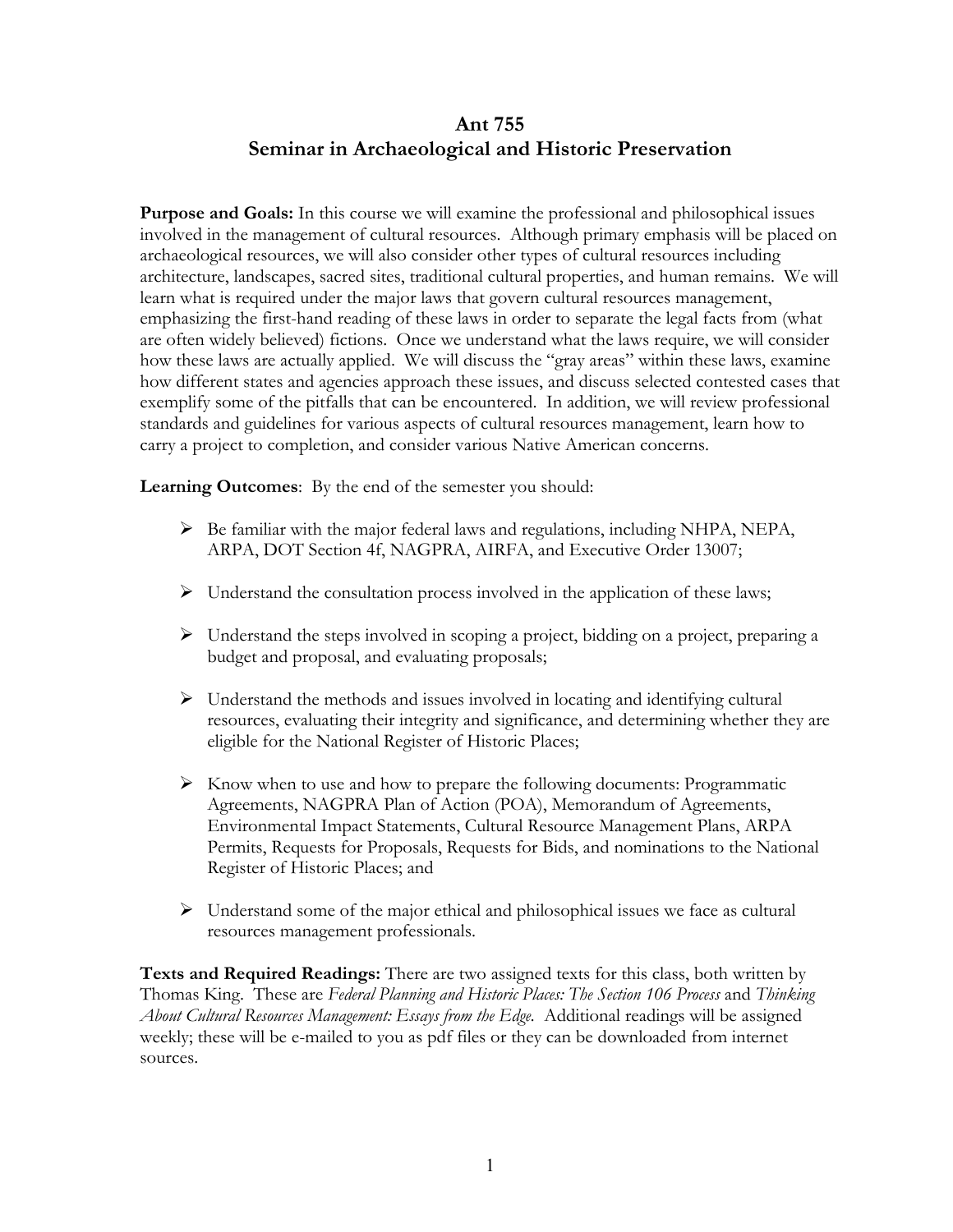**Final Project/Paper**: Each student will complete a written paper in the form of a proposal in response to a (hypothetical) "Request for Proposals." The final paper should be approximately 20-30 doubled-spaced pages in length, and is due at the start of class Dec. 1. Each student will submit nine copies of their proposal. Additional information will be provided approximately mid-way through the class.

**Course Requirements and Grading:** Because this is a seminar class, your active participation is required and will form the basis for much of your grade. Your grade will based on class participation and contribution (60%) and the final project/paper (40%).

**Academic Misconduct**— Academic integrity is a legitimate concern for every member of the campus community; all share in upholding the fundamental values of honesty, trust, respect, fairness, responsibility and professionalism. By choosing to join the UNLV community, students accept the expectations of the Student Academic Misconduct Policy and are encouraged when faced with choices to always take the ethical path. Students enrolling in UNLV assume the obligation to conduct themselves in a manner compatible with UNLV's function as an educational institution.

An example of academic misconduct is plagiarism. Plagiarism is using the words or ideas of another, from the Internet or any source, without proper citation of the sources. See the *Student Academic Misconduct Policy* (approved December 9, 2005) located at: https://www.unlv.edu/studentconduct/student-conduct.

**Copyright**—The University requires all members of the University Community to familiarize themselves **with** and to follow copyright and fair use requirements. **You are individually and solely responsible for violations of copyright and fair use laws. The university will neither protect nor defend you nor assume any responsibility for employee or student violations of fair use laws.** Violations of copyright laws could subject you to federal and state civil penalties and criminal liability, as well as disciplinary action under University policies. Additional information can be found at: http://www.unlv.edu/provost/copyright.

**Disability Resource Center (DRC)**— **Disability Resource Center (DRC)**—The UNLV Disability Resource Center (SSC-A 143, http://drc.unlv.edu/, 702-895-0866) provides resources for students with disabilities. If you feel that you have a disability, please make an appointment with a Disabilities Specialist at the DRC to discuss what options may be available to you. If you are registered with the UNLV Disability Resource Center, bring your Academic Accommodation Plan from the DRC to the instructor during office hours so that you may work together to develop strategies for implementing the accommodations to meet both your needs and the requirements of the course. Any information you provide is private and will be treated as such. To maintain the confidentiality of your request, please do not approach the instructor in front of others to discuss your accommodation needs.

**Religious Holidays Policy**— Any student missing class quizzes, examinations, or any other class or lab work because of observance of religious holidays shall be given an opportunity during that semester to make up missed work. The make-up will apply to the religious holiday absence only. It shall be the responsibility of the student to notify the instructor **within the first 14 calendar days of the course for fall and spring courses (excepting**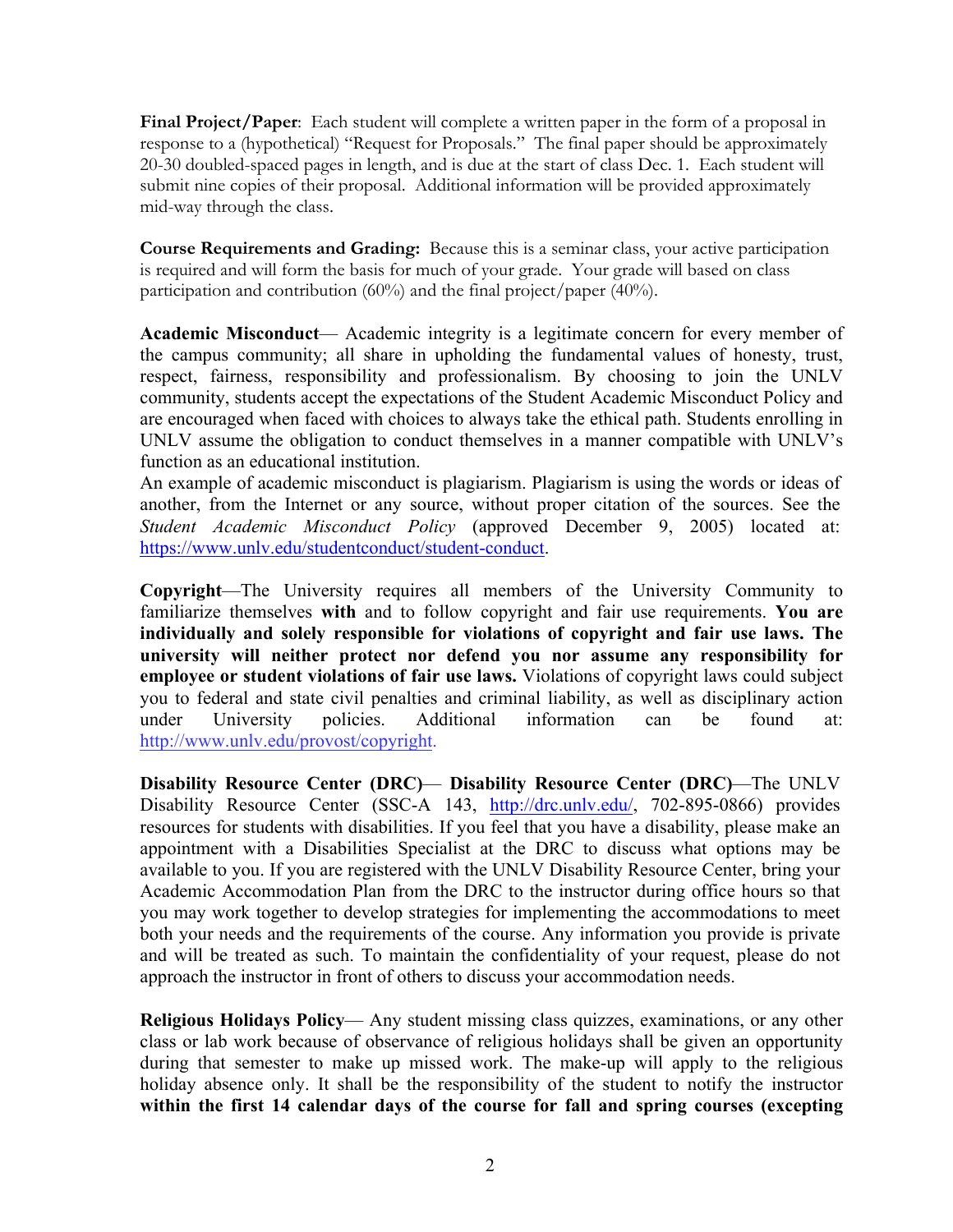**modular courses), or within the first 7 calendar days of the course for summer and modular courses,** of his or her intention to participate in religious holidays which do not fall on state holidays or periods of class recess. For additional information, please visit: http://catalog.unly.edu/content.php?catoid=6&navoid=531.

**Transparency in Learning and Teaching—**The University encourages application of the transparency method of constructing assignments for student success. Please see these two links for further information:

#### https://www.unlv.edu/provost/teachingandlearning

#### https://www.unlv.edu/provost/transparency

**Incomplete Grades**—The grade of I—Incomplete—can be granted when a student has satisfactorily completed three-fourths of course work for that semester/session but for reason(s) beyond the student's control, and acceptable to the instructor, cannot complete the last part of the course, and the instructor believes that the student can finish the course without repeating it. The incomplete work must be made up before the end of the following regular semester for undergraduate courses. Graduate students receiving "I" grades in 500-, 600-, or 700-level courses have up to one calendar year to complete the work, at the discretion of the instructor. If course requirements are not completed within the time indicated, a grade of F will be recorded and the GPA will be adjusted accordingly. Students who are fulfilling an Incomplete do not register for the course but make individual arrangements with the instructor who assigned the I grade.

**Tutoring and Coaching—The Academic Success Center (ASC)** provides tutoring, academic success coaching and other academic assistance for all UNLV undergraduate students. For information regarding tutoring subjects, tutoring times, and other ASC programs and services, visit http://www.unlv.edu/asc or call 702-895-3177. The ASC building is located across from the Student Services Complex (SSC). Academic success coaching is located on the second floor of the SSC (ASC Coaching Spot). Drop-in tutoring is located on the second floor of the Lied Library and College of Engineering TEB second floor.

**UNLV Writing Center**—One-on-one or small group assistance with writing is available free of charge to UNLV students at the Writing Center, located in CDC-3-301. Although walk-in consultations are sometimes available, students with appointments will receive priority assistance. Appointments may be made in person or by calling 702-895-3908. The student's Rebel ID Card, a copy of the assignment (if possible), and two copies of any writing to be reviewed are requested for the consultation. More information can be found at: http://writingcenter.unlv.edu/.

**Rebelmail**—By policy, faculty and staff should e-mail students' Rebelmail accounts only. Rebelmail is UNLV's official e-mail system for students. It is one of the primary ways students receive official university communication such as information about deadlines, major campus events, and announcements. All UNLV students receive a Rebelmail account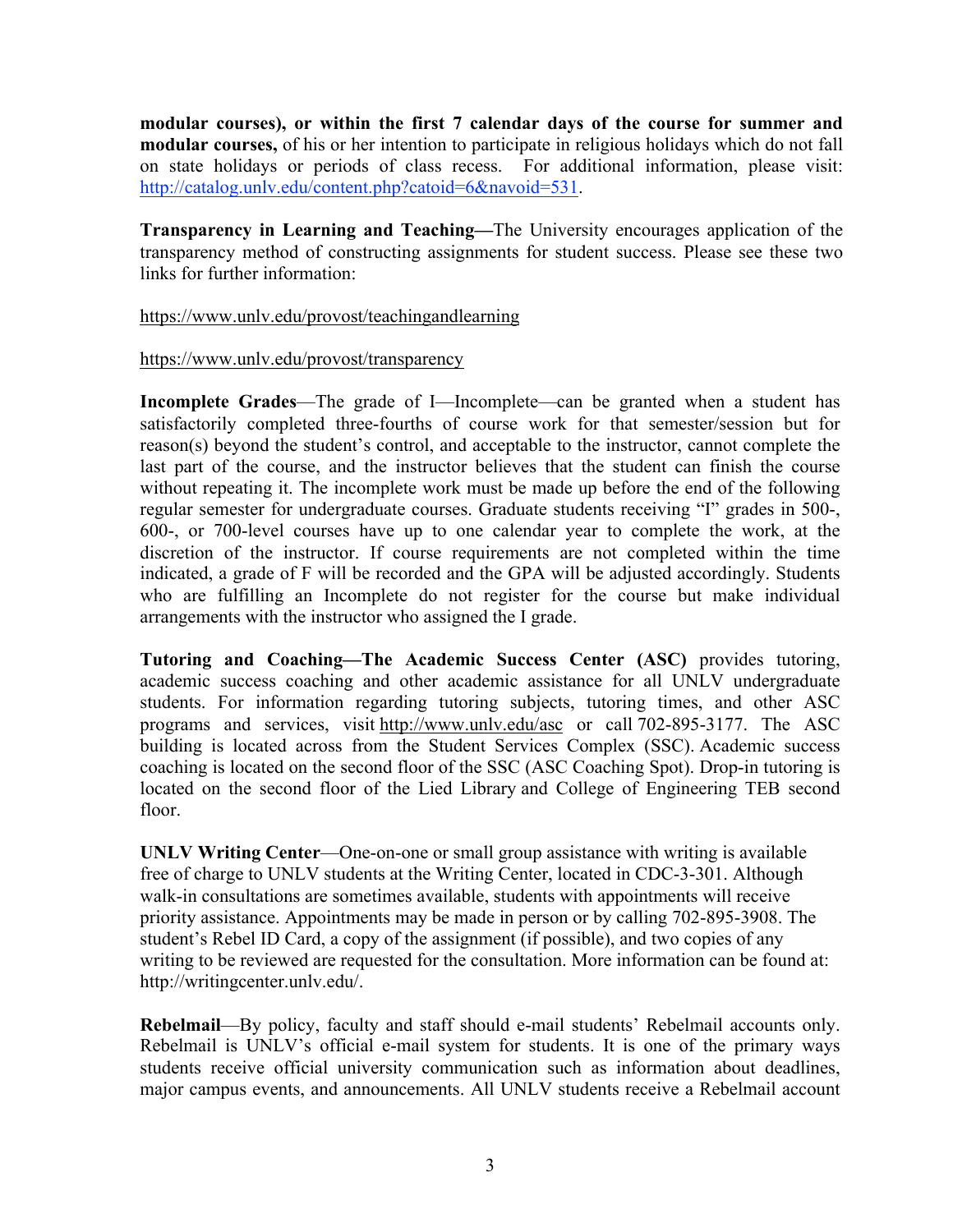after they have been admitted to the university. Students' e-mail prefixes are listed on class rosters. The suffix is always **@unly.nevada.edu. Emailing within WebCampus is acceptable.**

**Final Examinations**—The University requires that final exams given at the end of a course occur at the time and on the day specified in the final exam schedule. See the schedule at: http://www.unlv.edu/registrar/calendars.

#### **Library statement:**

Students may consult with a librarian on research needs. For this class, the Subject Librarian is (https://www.library.unlv.edu/contact/librarians\_by\_subject). UNLV Libraries provides resources to support students' access to information. Discovery, access, and use of information are vital skills for academic work and for successful post-college life. Access library resources and ask questions at https://www.library.unlv.edu/.

# **Course Schedule**

#### **September 1st Introduction**

- What are cultural resources?
- Overview of federal laws impacting cultural resources management
- History of cultural resources management

### **September 8th The National Historic Preservation Act (NHPA)- Overview**

- Overview of Sections 106 and 110
- Understanding the Section 106 process
- National Register Nominations- what is the process for placing a property on the National Register? What is the difference between single property and multiple property designations? What are the pros and cons of being on the Register? what does National Historic Landmark designation really mean in terms of the Section 106 process?

# **September 15th Identifying Cultural Resources**

- The scoping process/determining the area of potential effect
- What constitutes a "reasonable and good faith effort?" to locate cultural resources within an APE?
- Comparison of state survey standards/discussion of appropriate standards
- Programmatic Agreements: what are they? how are they written?

#### **September 22nd Evaluating Cultural Resources**

- Assessing integrity under the National Register: comparison/discussion of various standards for "problematic" sites (can deflated lithic scatters be eligible? sites in plowed agricultural fields? moved historic buildings? remodeled historic buildings)
- Assessing significance under the National Register
	- o Understanding the four criteria of significance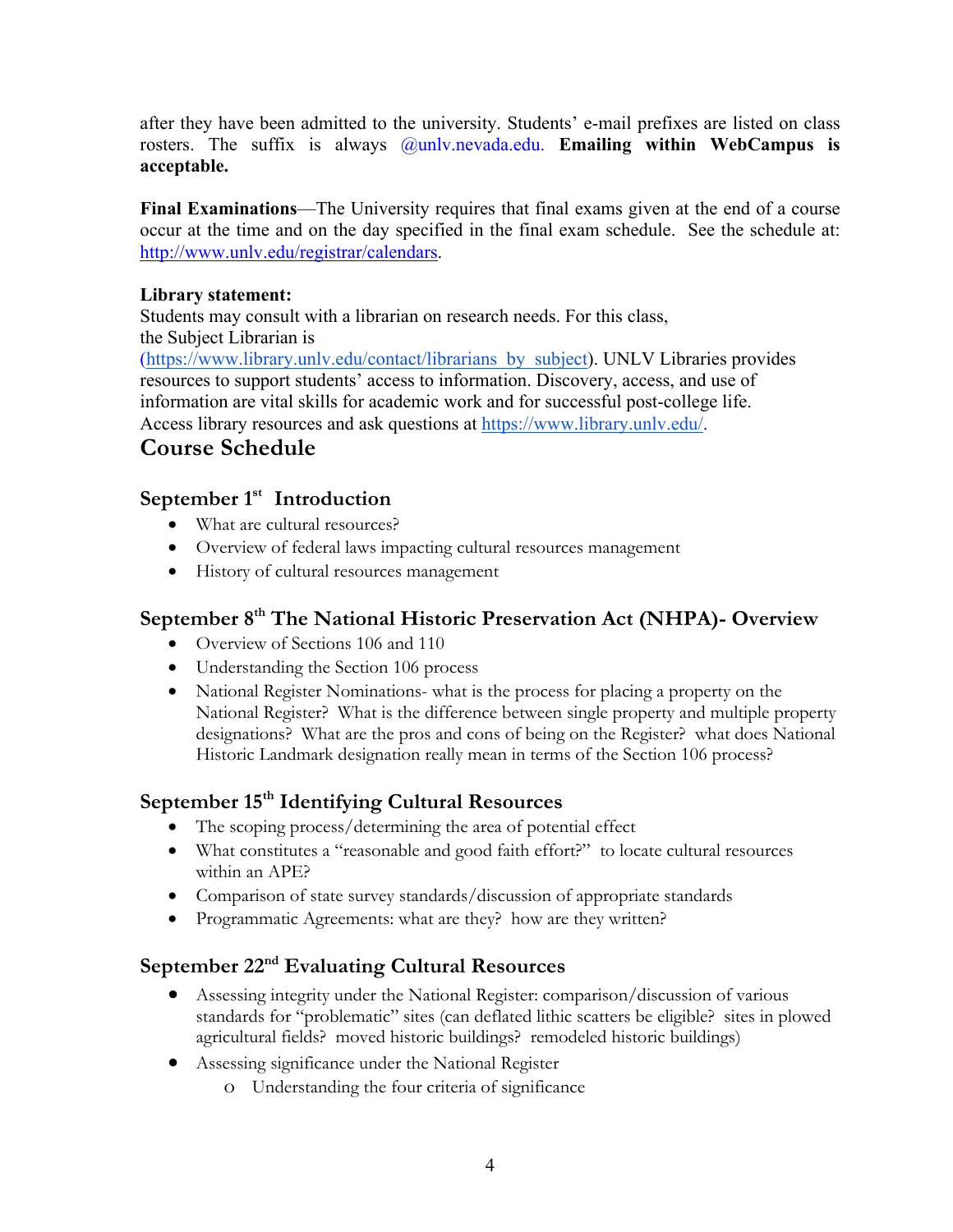- o How do we evaluate under criterion (d)? How "important" must the information potential of a site be in order to meet criteria (d)? How do we decide? What do we do about "problematic" sites, such as turn-of-the-century farmsteads? Surface lithic scatters? Abundant or redundant site types?
- o What are historic contexts?
- o What are some of the management issues involved in making a National Register determination? What happens if we determine something is eligible? Is not eligible? What do we do with the "in-between" sites?
- Testing: how do we determine the information potential of a site? What constitutes a "reasonable and good faith effort" to identify a site's information potential? How do various agencies/states approach this issue?
- What information should be included in a letter to the SHPO, regarding the results of a cultural resources evaluation?

### **September 29th National Register Listing/Identifying and Resolving Adverse Effects**

- Review of process involved for listing a property (or district) on the National Register; how to write a National Register nomination; a review of historic contexts as relates to writing a nomination
- What constitutes an "adverse impact?"
- Memorandum of Agreements: what are they? how are they written?
- How do we "resolve adverse effects?" What types of creative mitigation approaches can be used? What approaches other than data recovery (such as site burial) can be used in archaeology? How do different agencies and states view such alternative approaches?

#### **October 6th The National Environmental Policy Act (NEPA)/Section 4f of the Department of Transportation Act**

- Overview of the act, and a discussion of how its implementation relates to Section 106 implementation
- What is an EIS, when is it used, and how is one written?
- Discussion and comparison of the different approaches involved in Section 106 and NEPA compliance
- Review of Section 4f, and discussion of how it relates to Section 106 and NEPA

# **October 13th Traditional Cultural Properties (TCPs), the American Indian Religious Freedom Act (AIRFA), and Executive Order 13007**

- Overview of the traditional cultural properties concept, AIRFA, and Executive Order 13007
- A discussion of how religious issues and laws relate to the TCP concept
- What consitutes a "traditional community?' What are the standards (or what *should* be the standards?) for evaluating TCP claims? How does (or should) the 50-year rule apply to TCPs?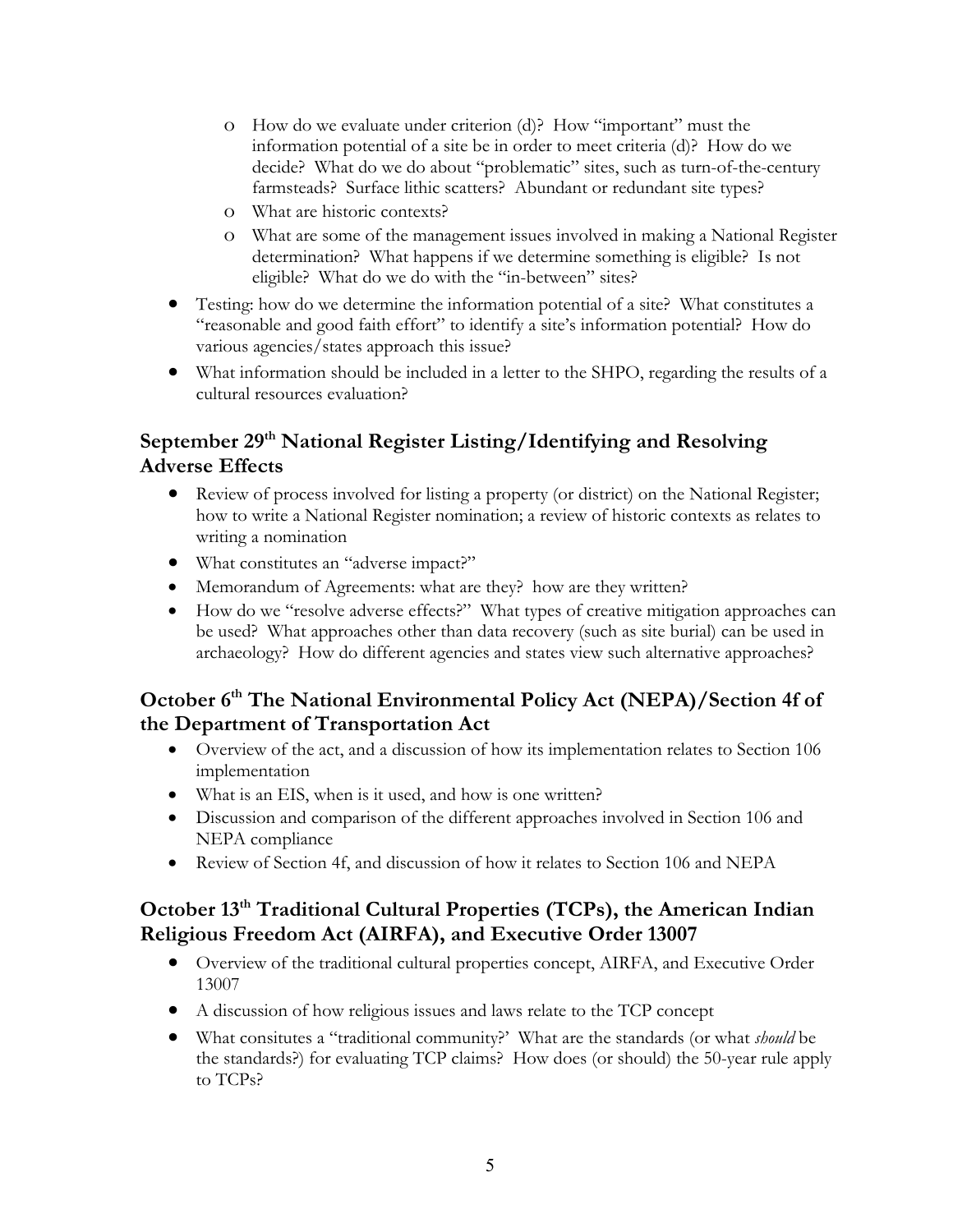- How does one go about identifying TCPs? What constitutes a "reasonable level of effort" for determining whether there are any TCPs in your project area?
- Discussion of some of the issues and dilemmas associated with the issue of cultural secrecy.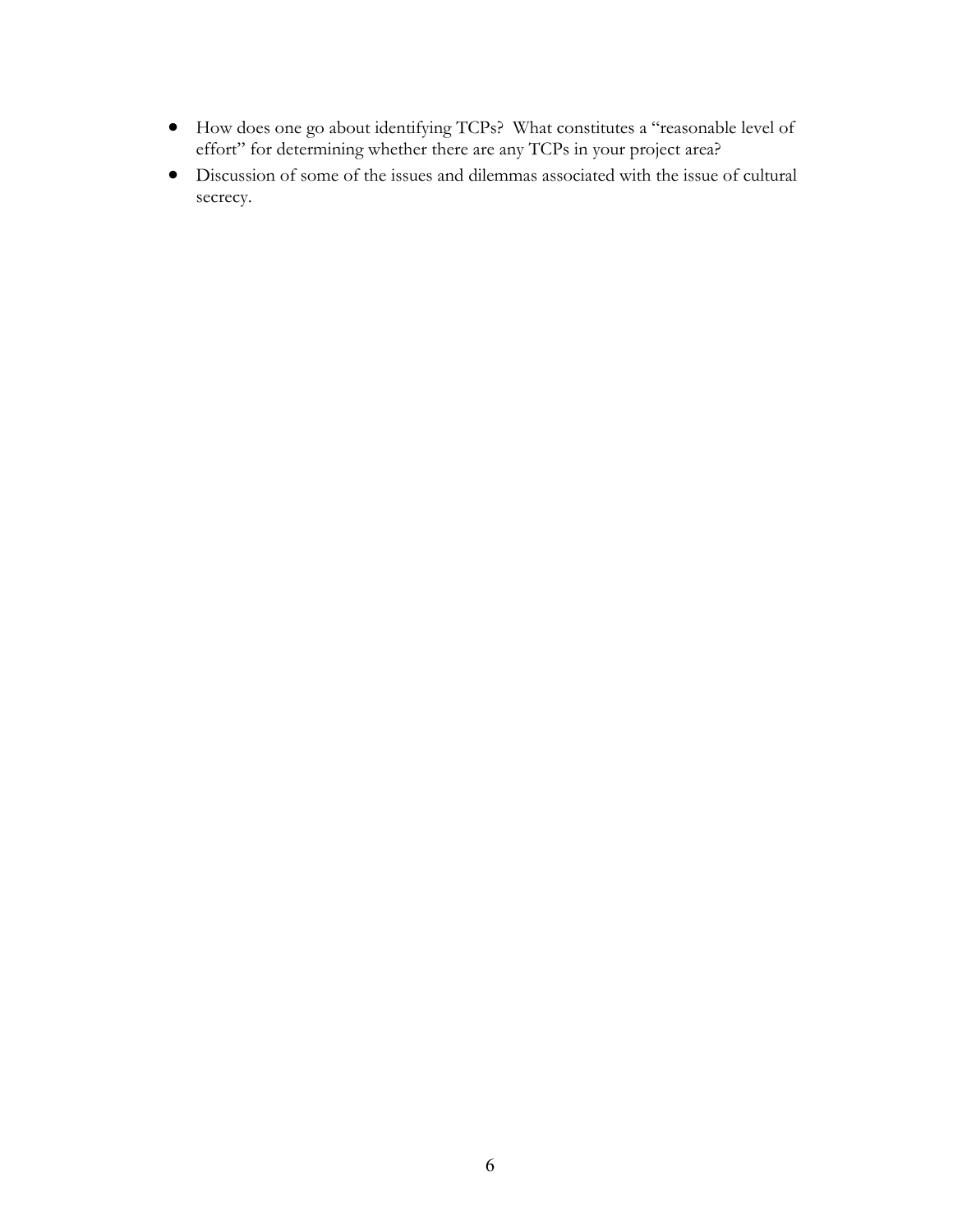# **October 27th The Archaeological Resources Protection Act (ARPA), Proposal Writing & Bidding**

- Overview of ARPA and the ARPA permitting process
- What is involved in conducting a background search?
- What is the difference between an RFP and an RFQ?
- How is a budget prepared? What are some rules of thumbs for estimating costs?
- From the contractor's perspective: how do you ensure you get the best product for your money? What is the difference between "low bid" and "best value" contracts? What constraints are placed on various contractors in the governmental sectors, and how do different agencies work within these constraints to ensure quality work?

#### **Management and Planning Issues/Qualification Standards/Curation Issues**

- A review of the Secretary of the Interior's Standards for the treatment of historic properties, buildings, and archaeological sites
- How do we weigh and balance different needs during the planning phase?
- What should be included in a good Cultural Resources Management Plan?
- A discussion and debate of the pros and cons about reconstructing sites and buildings and/or re-using sites and buildings
- What are the required federal standards (i.e., experience and educational levels) for preservation professionals? What are state and local standards?
- What are the required state standards for curation? Understanding and dealing with the "curation crisis."

#### **October 27th**

#### **Nov. 3rd The Native American Graves and Repatration Act (NAGPRA), Pt 1**

- What, exactly, does NAGPRA require? What is *not* required under NAGPRA?
- What are the steps involved in NAGPRA compliance for field projects? What is a "Plan of Action" (or POA)? What are the steps involved in NAGPRA compliance for curated materials? What is a summary? An inventory? What is the time frame involved in compliance?
- How do we determine if a collection has any sacred objects, objects of cultural patrimony, or unassociated funerary remains? What is a reasonable and appropriate level of effort? How do we determine cultural affiliation? What, again, is considered a reasonable and appropriate level of effort? How do we determine which tribes should be consulted regarding a particular collection? What constitutes an appropriate effort to consult? What constitutes appropriate documentation of these efforts?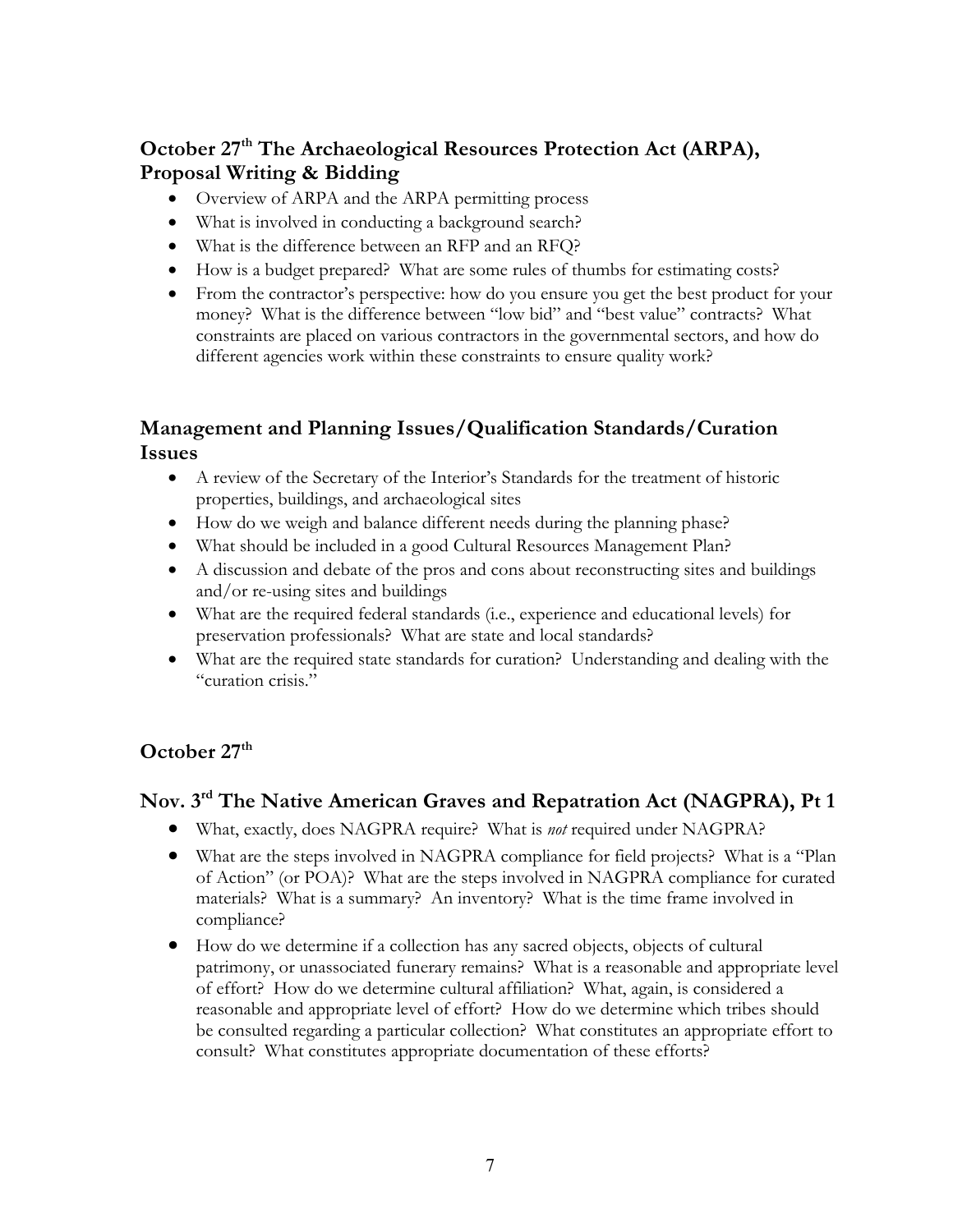• What happens when there is a conflict—when more than one tribe is affiliated and/or claims the remains? What happens when the repository and one or more tribes do not agree on cultural affiliation?

#### **Nov. 10th NAGPRA, Pt 2**

- What is the process for dealing with culturally unaffiliated remains?
- Understanding the Native American perspective: aside from what is legally required under NAGPRA, what types of concerns do Native Americans have about archaeologists' handling of human remains and funerary objects? What other internal policies might be appropriate?